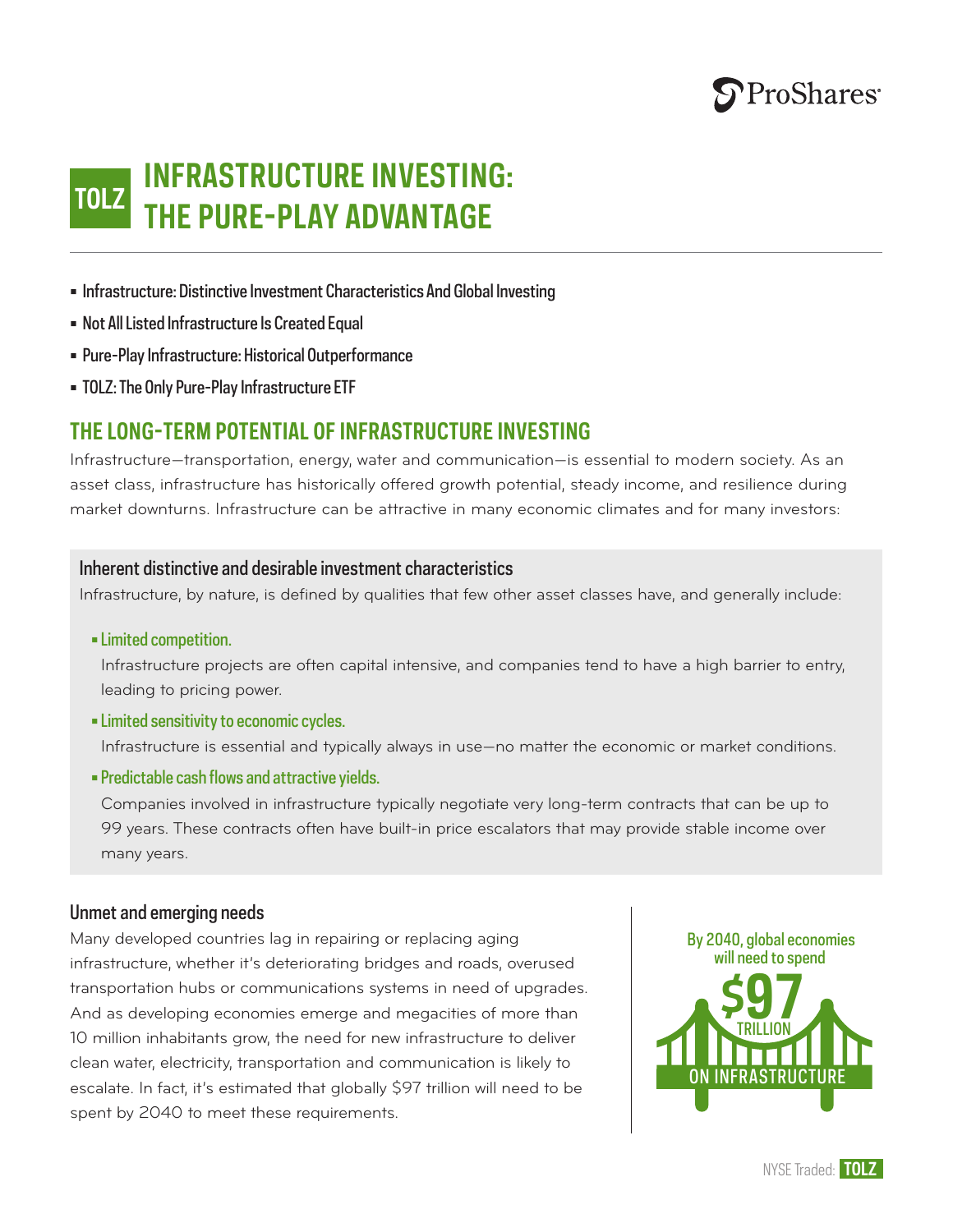# **NOT ALL LISTED INFRASTRUCTURE IS CREATED EQUAL**

Few investors can purchase a bridge or a highway, so they turn to publicly traded or listed infrastructure companies instead. However, because there isn't a universal definition for "infrastructure," various approaches to classifying it have emerged, often with little consistency and relationship to the characteristics of the asset class. With that in mind, it's critical to distinguish between two types of infrastructure: pure-play—those that own and operate infrastructure assets—and non-pure play.

### Non-pure play: Diluted exposure and growth dependent

Non-pure-play companies are those that build or service infrastructure—construction companies, airline manufacturers and the like. While these companies may benefit from increased infrastructure spending or servicing needs, because they do not own or operate infrastructure they are unable to provide all of the ongoing benefits of infrastructure investing, such as predictable cash flows and attractive yields.

Other types of non-pure-play companies have only a segment of their business in infrastructure and derive a significant portfolio of their revenue from other activities. This business mix provides some of the benefits of the asset class and offers industry diversification, yet delivers watered-down exposure to the classic investment characteristics of infrastructure that investors may be seeking.

Pure-play companies derive more than **70%** of cashflows from infrastructure lines of business



### Pure play: Undiluted exposure, boosted by infrastructure growth

Pure-play infrastructure companies directly own and operate infrastructure assets, including toll-roads, cell-towers, pipelines, and airports, providing a direct way to access the investment characteristics of infrastructure—predictable cash flows, attractive yields, and limited sensitivity to economic cycles.



#### Example: Non-Pure Play vs. Pure Play

The toll road traffic generates predictable cash flows for pure-play (owner and operator) infrastructure companies—however, there is no guarantee that this will increase dividends.

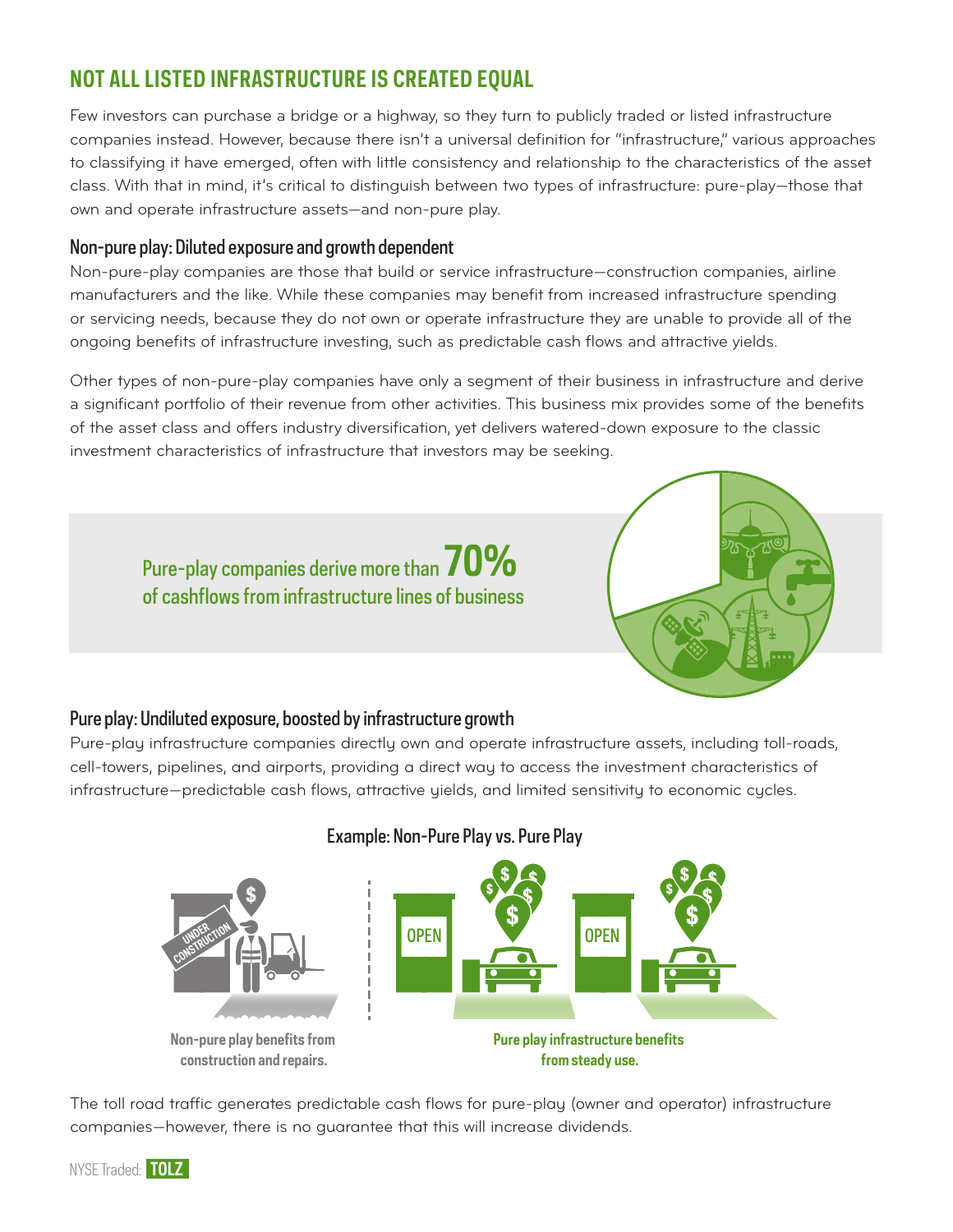# **PURE-PLAY INFRASTRUCTURE: HISTORICAL OUTPERFORMANCE**

Pure-play infrastructure—companies that have derived 70% or more of cash flows from infrastructure lines of business—has historically outperformed broad infrastructure (defined by S&P Global Infrastructure Index).



Source: Bloomberg, as of 3/31/2021. Pure-play Infrastructure, as measured by the Dow Jones Brookfield Global Infrastructure Composite Index, compared to broad infrastructure, as measured by the S&P Global Infrastructure Index. Standardized performance data for TOLZ from 3/25/2014 (inception) to 3/31/2021: NAV 27.03% one-year, 6.19% five-year, since inception 4.55%. Market Price 27.37% one-year, 6.29% five-year, since inception 4.57%. TOLZ's operating expense is 0.47%. Performance quoted represents past performance and does not guarantee future results. Investment return and principal value will fluctuate so that an investor's shares, when sold or redeemed, may be worth more or less than the original cost. Current performance may be lower or higher than the performance quoted. Performance data current to the most recent month-end may be obtained at ProShares.com. Index returns are for illustrative purposes only and do not represent fund performance. Index performance returns do not reflect any management fees, transaction costs or expenses. Indexes are unmanaged and one cannot invest directly in an index.

# **TOLZ: THE ONLY PURE-PLAY INFRASTRUCTURE ETF**

ProShares DJ Brookfield Global Infrastructure ETF (TOLZ) is the only ETF to invest exclusively in pureplay infrastructure, giving investors access to the asset class's stable, attractive cash flows, high yield and potential to benefit from global growth.

TOLZ follows the Dow Jones Brookfield Global Infrastructure Composite Index. This index consists of developed and emerging markets companies that qualify as "pure-play" infrastructure companies whose primary business is the ownership and operation of infrastructure assets and derive more than 70% of their cash flows from infrastructure lines of business.



TOLZ has the potential to be a defensive investment with growth potential against the volatility of the markets. TOLZ can be a versatile satellite addition to a portfolio and can potentially enhance return and reduce risk across different market environments.